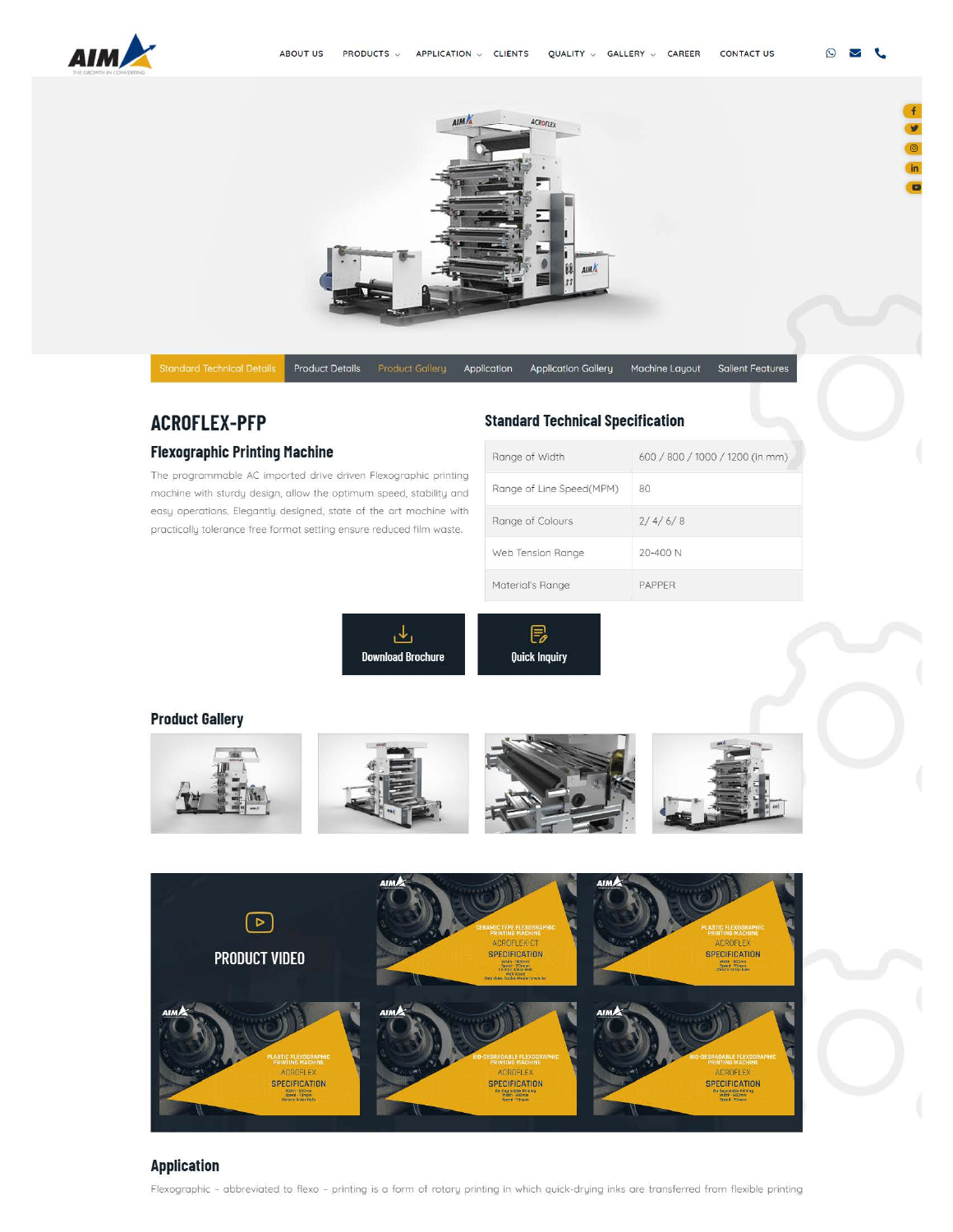[plates to a substrate. This is primarily used for large-scale printing of text and images on a variety of materials such as plastic, fabrics.](https://www.aimflex.com/flexographic_printing_machine_paper_printing.html)  metallic film, paper and nonwovens. The benefits of flexo printing ore many, including.

- > The ability to quickly change the print designs
- > Easy adjustment of the repeat lenght of the printed pattern
- > Speed of the production process which, once the initial setup is completed, is fully automated
- > The ability to use a wide variety of ink types
- > Environmentally-friendly process, when water-based inks are used
- > Low maintenance requirements, with parts that tend to have a long operating life

## **Application Gallery**

## **[Machine Layout](https://www.aimflex.com/flexographic_printing_machine_paper_printing.html)**



## **Technical Compositon**

| Sr             | Model              | Web Width Max. (mm) | Print Repeat Min. - Max. | Connected Load* |          |          |          |
|----------------|--------------------|---------------------|--------------------------|-----------------|----------|----------|----------|
|                |                    |                     |                          | 2 Colour        | 4 Colour | 6 Colour | 8 Colour |
| $\overline{1}$ | AIM 500 FP         | 500                 | $8'' - 32''$             | $\overline{9}$  | 11       | 18       | 20       |
| $\overline{2}$ | AIM 600 FP         | 600                 | $8'' - 32''$             | 10              | 12       | 19       | 21       |
| 3              | <b>AIM 800 FP</b>  | 800                 | $8'' - 32''$             | 12              | 14       | 21       | 23       |
| $\overline{4}$ | AIM 1000 FP        | 1000                | $8'' - 32''$             | 14              | 16       | 23       | 25       |
| 5              | <b>AIM 1200 FP</b> | 1200                | $10'' - 36''$            | 16              | 18       | 26       |          |
| 6              | AIM 1600 FP        | 1600                | $10'' - 36''$            | 18              | 20       | 28       |          |

#### **Salient Features**

| Unwinder/ Rewinder Group | $+$    |
|--------------------------|--------|
| Web Guiding              | $+$    |
| <b>Ideal Rollers</b>     | $+$    |
| Control System           | $+$    |
| Drying System            | $^{+}$ |